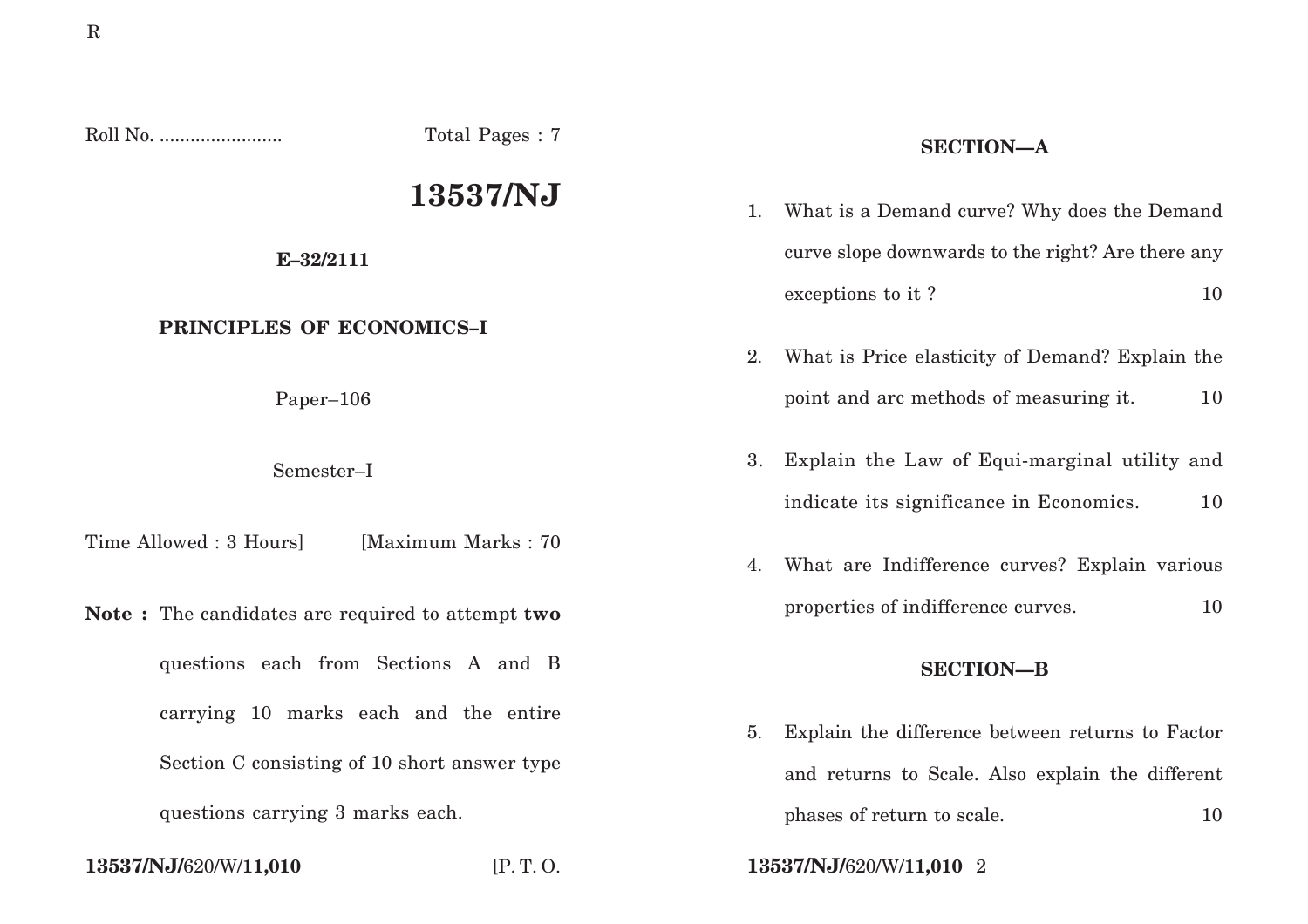- 6. Explain the relationship between Average revenue and Marginal revenue in different situations. 10
- 7. Define Discriminating monopoly. Also explain conditions of price discrimination in monopoly market. 10
- 8. Comparison between Monopolistic Competition and Perfect Competition. 10

## **SECTION—C**

9. Write short notes on any **ten** of the following :

# $10\times3=30$

- (i) Extension of Demand.
- (ii) Income elasticity of Demand.
- (iii) Cardinal utility.
- (iv) Budget line.
- (v) Internal economics.
- (vi) Marginal rate of Technical substitution.
- (vii) Break-even analysis.
- (viii) Pure and Perfect competition.
- (ix) Normal price.
- (x) What is kinky Demand curve?
- (xi) What is meant by Group equilibrium ?
- (xii) Dumping.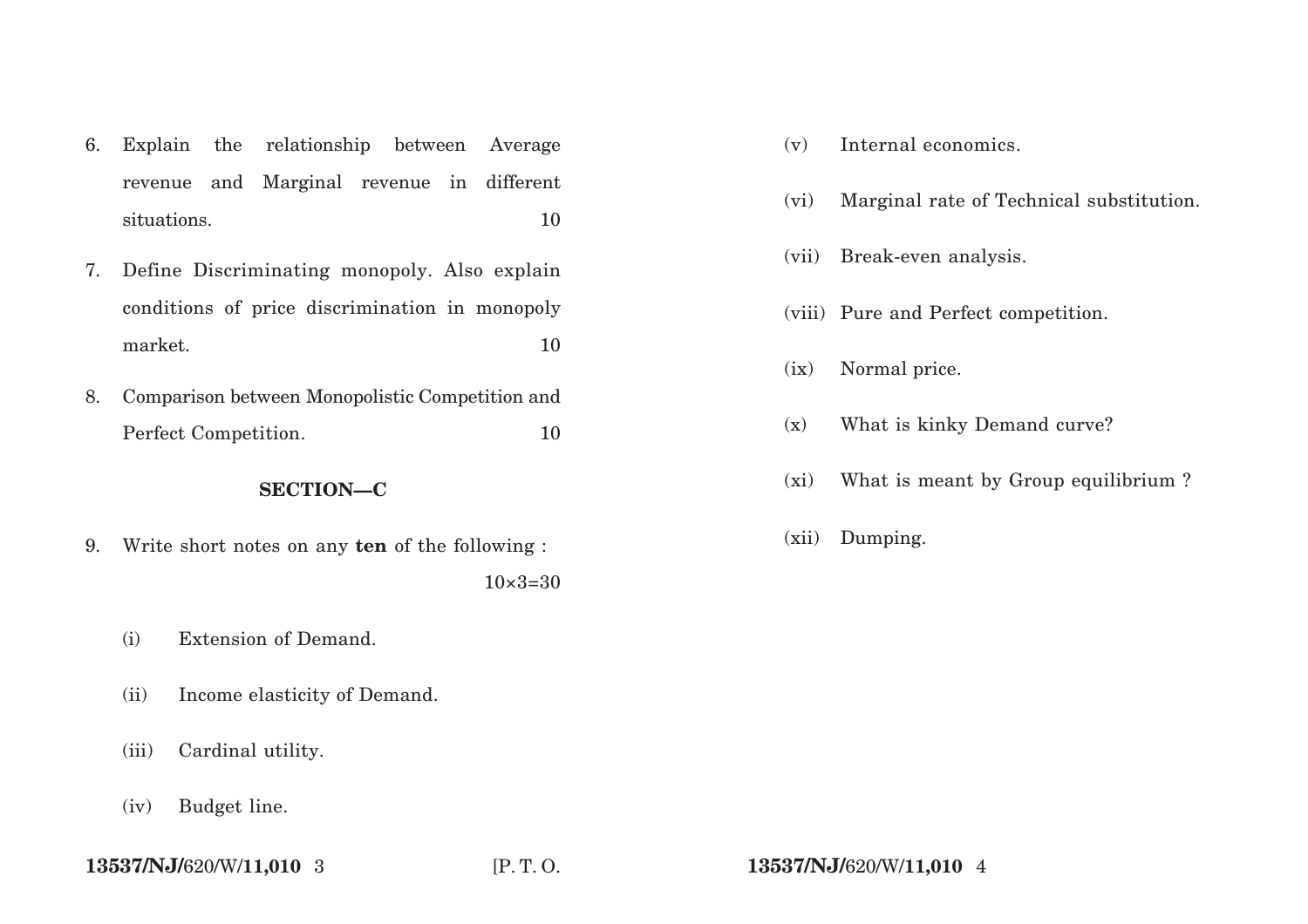### **PUNJABI VERSION**

ਨੋਟ : ਭਾਗ A ਅਤੇ B ਹਰੇਕ ਵਿਚੋਂ **ਦੋ–ਦੋ** ਪਸ਼ਨ ਕਰੋ ਅਤੇ ਹਰੇਕ ਪਸ਼ਨ ਦੇ  $10$  ਅੰਕ ਹਨ। ਭਾਗ  $C$  ਸਾਰਾ ਕਰੋ। ਇਸ ਵਿਚ 10 ਸੰਖੇਪ ਉੱਤਰ ਵਾਲੇ ਪਸ਼ਨ ਲਾਜਮੀ ਹਨ ਅਤੇ ਹਰੇਕ ਪਸ਼ਨ ਦੇ 3 ਅੰਕ ਹਨ।

#### ब्रात $-A$

- 1. ਮੰਗ ਵਕਰ ਕੀ ਹੰਦਾ ਹੈ? ਮੰਗ ਵਕਰ ਦੀ ਸੱਜੇ ਪਾਸੇ ਢਲਾਨ ਕਿੳਂ ਹੰਦੀ ਹੈ? ਕੀ ਇਸ ਦੇ ਕਝ ਅਪਵਾਦ ਵੀ 10 <u>ਹਨ?</u>
- 2. ਮੰਗ ਦੀ ਕੀਮਤ-ਲੱਚਕਤਾ ਤੋਂ ਕੀ ਭਾਵ ਹੈ? ਇਸ ਨੁਕਤੇ ਨੂੰ ਸਪੱਸਟ ਕਰਦਿਆਂ ਇਸਦੀ ਪੈਮਾਇਸ ਦੀਆਂ ਆਰਕ ਵਿਧੀਆਂ ਵਿਚਾਰੋ।  $10$
- 3. ਈਕਵੀ ਮਾਰਜੀਨਲ ਉਪਭੋਗਤਾ ਦੇ ਨੇਮ ਦੀ ਚਰਚਾ ਕਰੋ ਅਤੇ ਅਰਥ–ਸ਼ਾਸਤਰ ਵਿਚ ਇਸ ਦਾ ਮਹੱਤਵ ਵਿਚਾਰੋ।  $10$
- 4. ਇਨਡਿਫਰੈਂਸ ਵਕਰਾਂ ਕੀ ਹੁੰਦੀਆਂ ਹਨ? ਇਨਡਿਫਰੈਂਸ ਵਕਰਾਂ ਦੀਆਂ ਵਿਭਿੰਨ ਵਿਸ਼ੇਸ਼ਤਾਵਾਂ ਵਿਚਾਰੋ। 10
- 13537/NJ/620/W/11,010 5  $IP. T. O.$

#### ब्रग्त $\equiv$  $\rm R$

- 5. ਗਣਾਂਕ ਪਤੀ ਰੀਟਰਨਸ ਅਤੇ ਸਕੇਲ ਪਤੀ ਰੀਟਰਨਸ ਵਿਚਲਾ ਅੰਤਰ ਦਰਜ ਕਰੋ ਅਤੇ ਸਕੇਲ ਪ੍ਰਤੀ ਰੀਟਰਨਸ ਦੇ ਵਿਭਿੰਨ ਪਤਾਓ ਵੀ ਦਰਜ ਕਰੋ।  $10$
- 6. ਵਿਭਿੰਨ ਸਥਿਤੀਆਂ ਵਿਚ ਔਸਤ ਰੈਵਨਿਊ ਅਤੇ ਮਾਰਜੀਨਲ ਰੈਵਨਿਊ ਵਿਚਲੇ ਸਬੰਧਾਂ ਦਾ ਉਲੇਖ ਕਰੋ।  $10$
- 7. ਵਿਤਕਰੇਈ ਏਕਾਧਿਕਾਰ ਨੂੰ ਪਰਿਭਾਸ਼ਿਤ ਕਰੋ ਅਤੇ <u>ਏਕਾਧਿਕਾਰੀ ਮੰਡੀ ਵਿਚ ਕੀਮਤ ਦੀਆਂ ਵਿਤਕਰਾ ਹਾਲਤਾਂ</u> ਸਪੱਸ਼ਟ ਕਰੋ।  $10$
- 8. ਏਕਾਧਿਕਾਰੀ ਮੁਕਾਬਲੇ ਅਤੇ ਸੰਪੂਰਣ-ਮੁਕਾਬਲੇ ਦਾ ਤੁਲਨਾਤਮਕ ਅਧਿਐਨ ਕਰੋ।  $10$

#### ब्रात $\_\mathrm{C}$

- <u>਼ ਹੇਨ ਲਿਖਿਆਂ ਵਿਚੋਂ ਕਿਸੇ ਦਸ 'ਤੇ ਸੰਖੇਪ ਨੋਟ ਲਿਖੋ :</u>  $10 \times 3 = 30$ 
	- ਮੰਗ ਦੇ ਵਿਸਤਾਰ ਤੋਂ ਕੀ ਭਾਵ ਹੈ?  $(i)$
	- ਮੰਗ ਦੀ ਆਮਦਨ-ਲੱਚਕਤਾ ਤੋਂ ਕੀ ਭਾਵ ਹੈ?  $(ii)$
- 13537/NJ/620/W/11,010 6